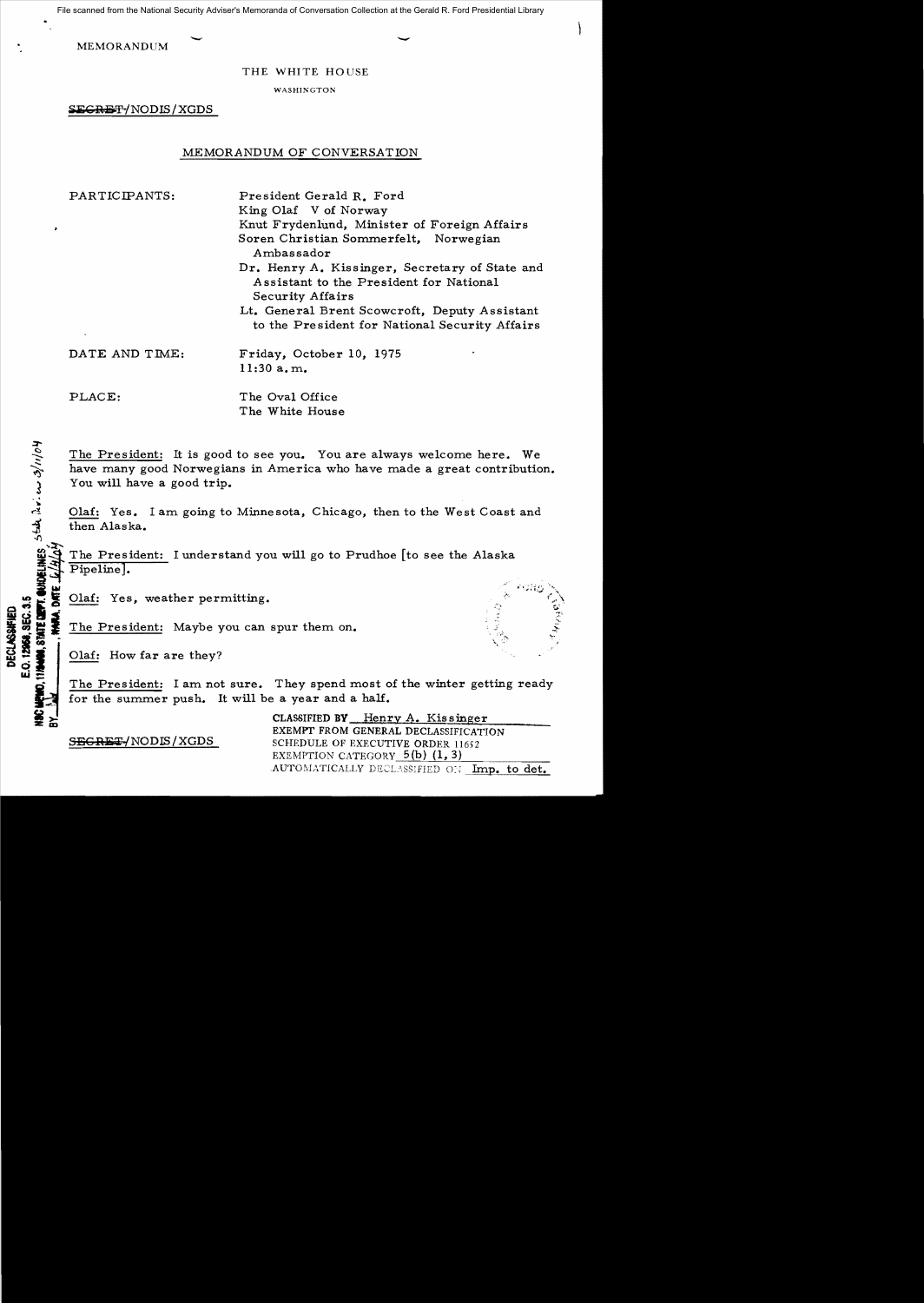### $S$  Secrets  $\sim$  2

Olaf: It is a massive construction job. It must be terrible over the tundra.

The President: Yes. The costs are terrible and escalating all the time. You are doing a great job in the North Sea too.

Olaf: Yes, we hope we can get it going. We don't want to have a leak into the North Sea.

The President: How deep do the rigs have to go?

-

Olaf: I think 30-40 fathoms. I don't recall the exact figures.

The President: We are going to be working the Outer Continental Shelf. How far off the coast are your rigs?

Olaf: Right between us and Great Britain. It takes an hour and a half by helicopter.

Kissinger: You claim it because it is shelf?

Olaf: Yes. It is basically a flat shelf. The border lines were set before the oil discovery, fortunately. The Danes claim that the line was drawn unfairly, but there is no real dispute.

The President: I know the people in Minnesota are looking forward to your visit. The Scandinavians have practically taken over Minnesota.

Olaf: Yes, and North Dakota.

The President: There are lots of Finns in Michigan's upper peninsula.

I certainly enjoyed meeting your Prime Minister at Brussels.

Olaf: Yes. He will be corning here next week. He is not joining me, but he will be travelling in the same general area, including Wisconsin. He worked here on a railroad during the German occupation. Some of his brothers are here, one son is at New York University. He was a foreman before he was 21, so he must have been capable. He wouldn't learn English for a long time I

The President: That is rugged country.

**SECRET**/NODE/XGDS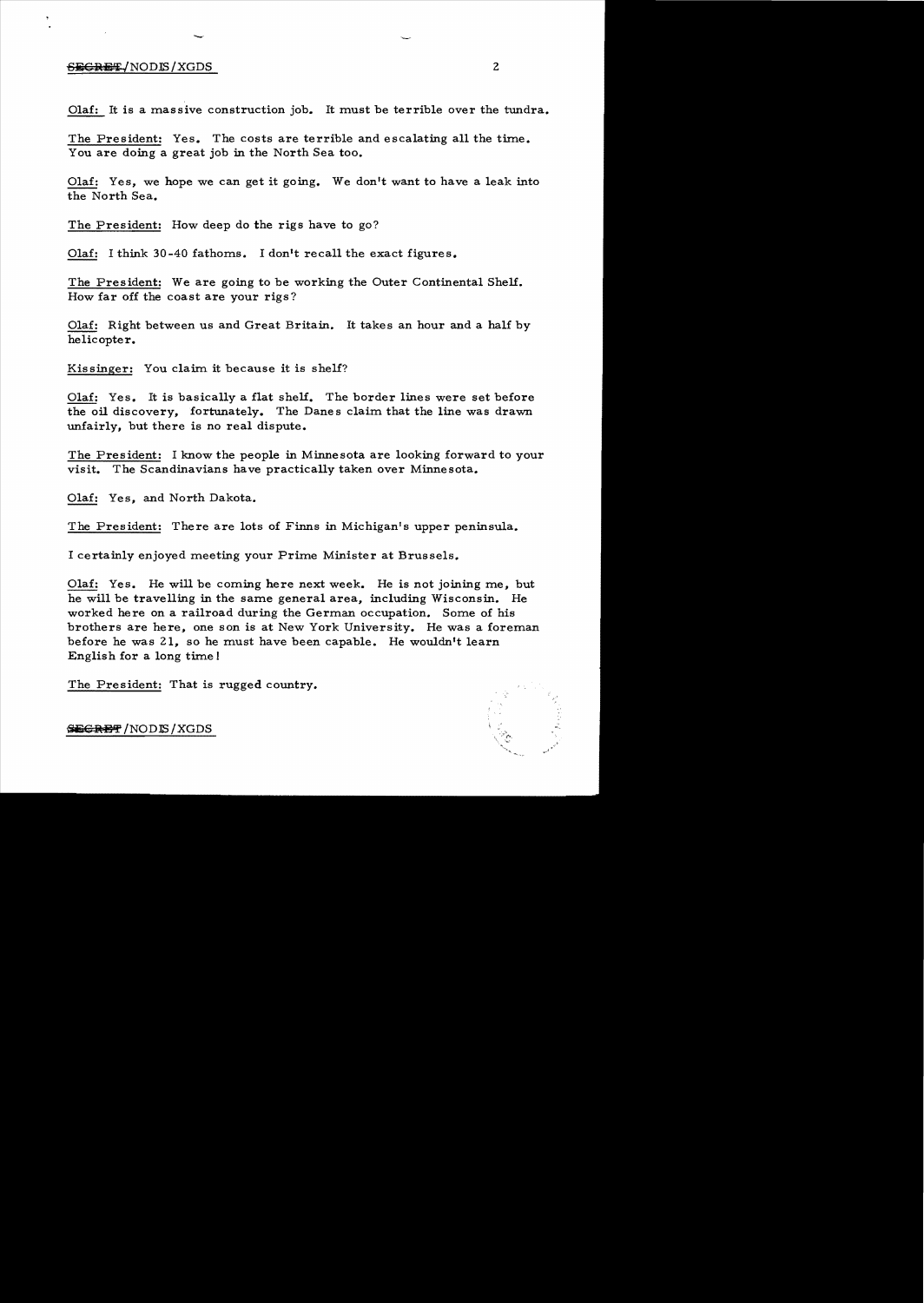# $-$ <del>SECRET</del>/NODIS/XGDS  $3$

Olaf: Yes, I have been over most of it.

The President: We don't have very regular trains to the West Coast anymore. It is too easy to go by air. But if you have time, it is a delightful way to travel.

How are things coming with your negotiations on Svalbard?

Olaf: There are two questions -- the continental shelf between us and the Soviet Union and the shelf around Svalbard.

Frydenlund: On the delimitation of the Barents, we are talking with the Soviet Union. We had one meeting in Moscow and next month we meet in Oslo. The other issue is in the Law of the Sea Conference.

Kissinger: The NATO meeting next spring is in Oslo. I haven't been there since 1961. Mr. President, have you been there?

The President: Unfortunately, I have never been to Oslo. Many Americans come on cruises in the summer.

Olaf: Yes they do. Some of them rent cars but most of them stay on the ships.

The President: I am not patient enough for that. I do like one of Norway's favorite pastimes -- skiing. Of course I go slower and slower as I get older.

Sommerfelt: You should switch to cross-country.

The President: That's a lot of work. One of my sons is trying to talk me into it. The equipment is cheaper, though. The equipment for downhill skiing now is really expensive -- especially where you have to outfit four children!

You were at the UN?

Olaf: Yes. I spoke there yesterday. It was a pleasant experience.

The President: I spoke there last year.

<del>SECRET/</del>NODIS / XGDS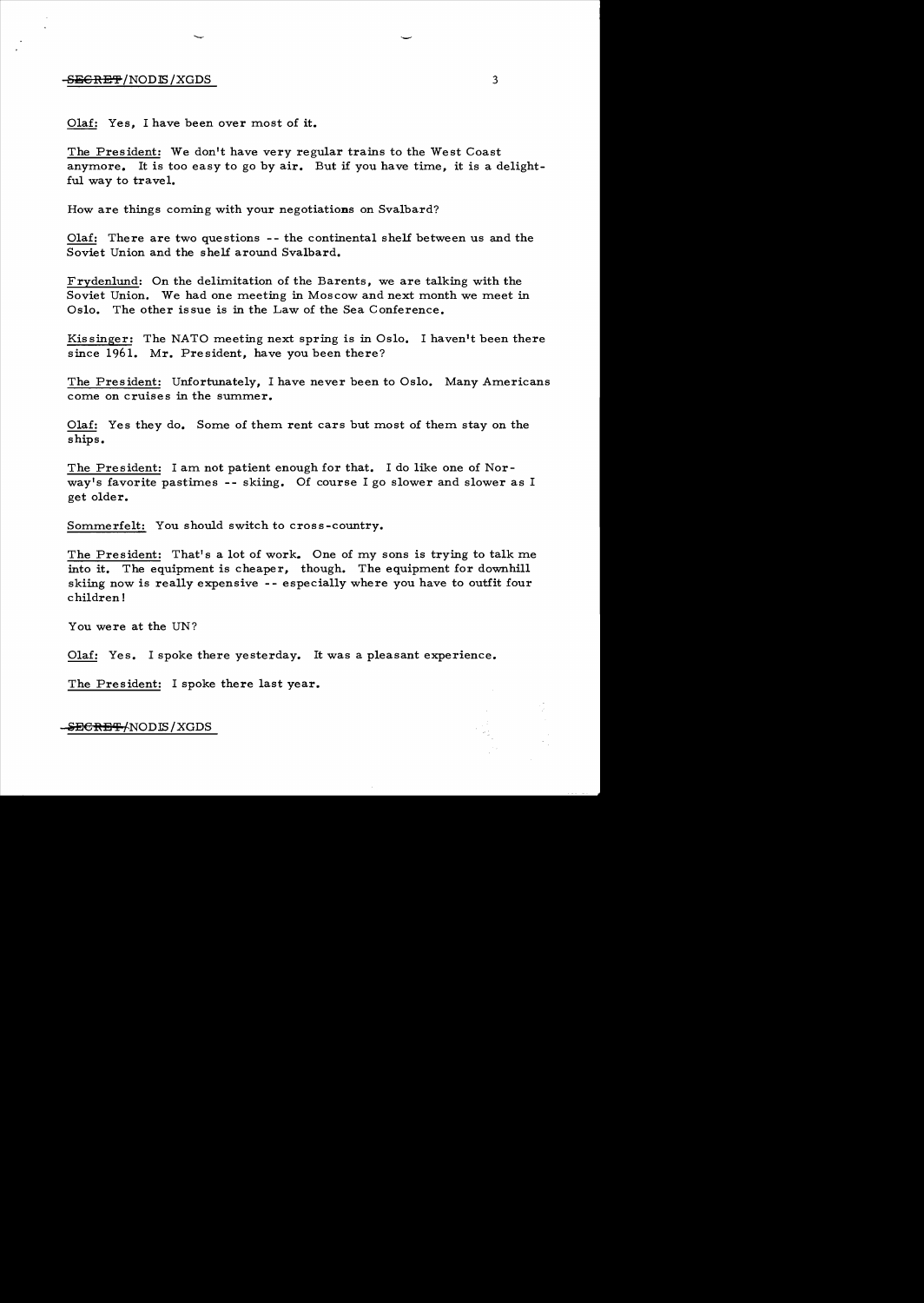# $-$ <del>SECRET</del>/NOD IS/XGDS 4

-

Kissinger: Was this part of the general debate, or was it a separate speech?

Frydenlund: Separate.

The President: I thanked Senator Humphrey for getting the Sinai agreement through.

Kissinger: He is a great patriot. The Israelis have now signed the agreement.

The President: Good, because the Congress is now recessing for ten days.

Olaf: Then they come back for the State of the Union speech?

The President: No, they will be back in ten days, and they hope to adjourn by 1 December for good. It can't be too soon.

Olaf: When I see your hearings, they seem to be very difficult and laborious.

The President: I am afraid they play for sensation on TV. It has been harmful in many ways.

Kissinger: They catch us both ways on the intelligence business. We are accused of not knowing about coups -- when the local government doesn't know either. Or we are accused of knowing about it -- like Cyprus.

The President: Hindsight is great.

Kissinger: There is always one sorehead who will say he predicted something.

The President: Unfortunately the people on these committees have such a narrow view. We should prepare some of our people to take apart some of these witnesses, like Ray Cline.

Olaf: I would like to present this medal to you while we are still alone, then we can do it again for the press. [He reads the inscription.] It commemorates the landing of the ship Restauratin in 1825 with the first of many Norwegian settlers in America.

#### $S$ **EGRET** /NODIS / XGDS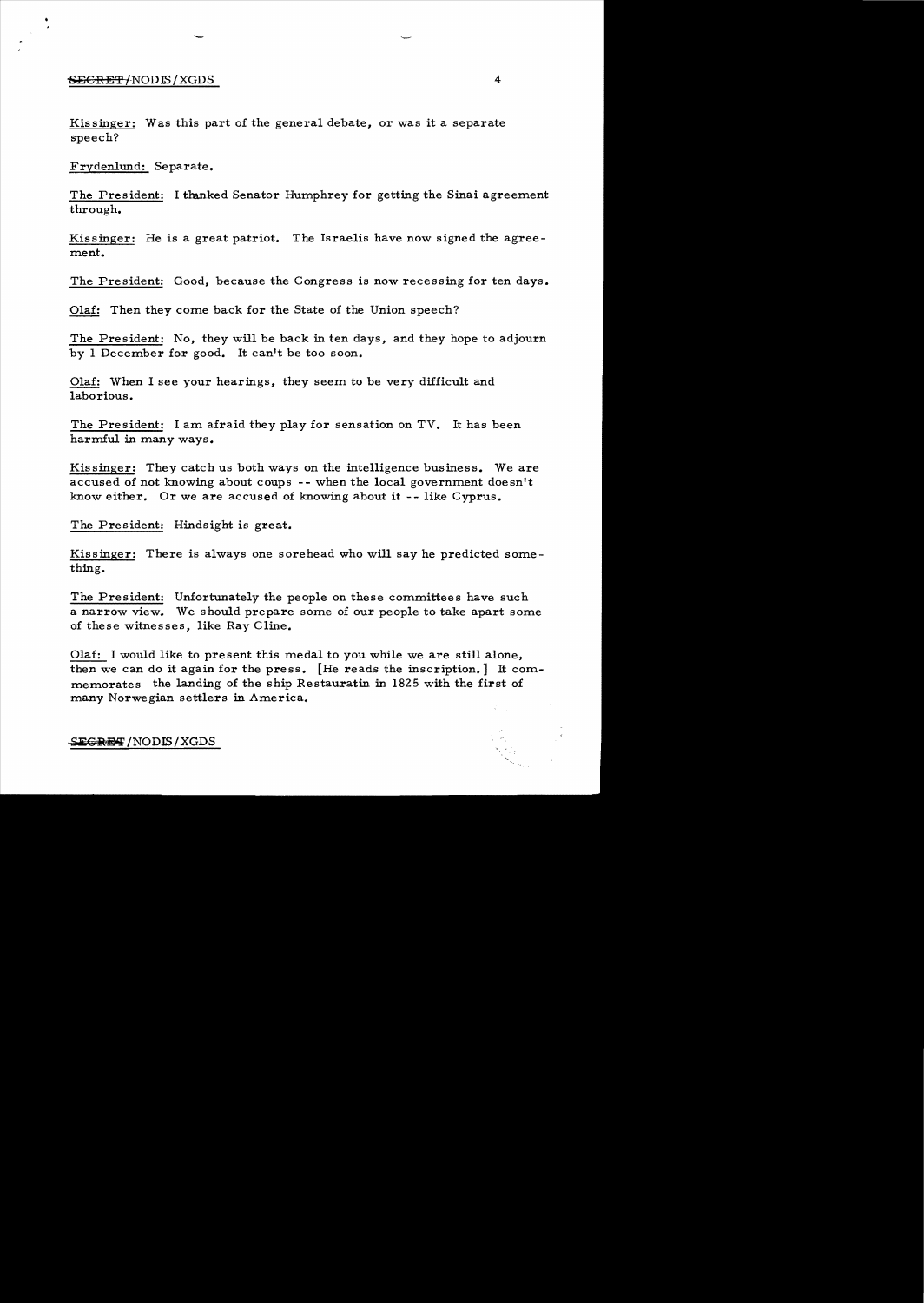## **GEGRET** /NODIS / XGDS 5

The President: Thank you very much. It is beautiful and means much to me. We have so many of your people who have contribut ed so much to our progress. How many passengers were on the ship?

Olaf: Fifty-two **--** fifty-three really. One was born on board.

The President: You had better take it back so we can do it again for the press.

[The press enters again.]

Olaf: [Reads the citation from the Sesquicentennial Committee.]

It has a picture of one side of the Restauratin and on the other side, an immigrant.

The President: Thank you, Your Majesty.



SESRET/NODLS/XGDS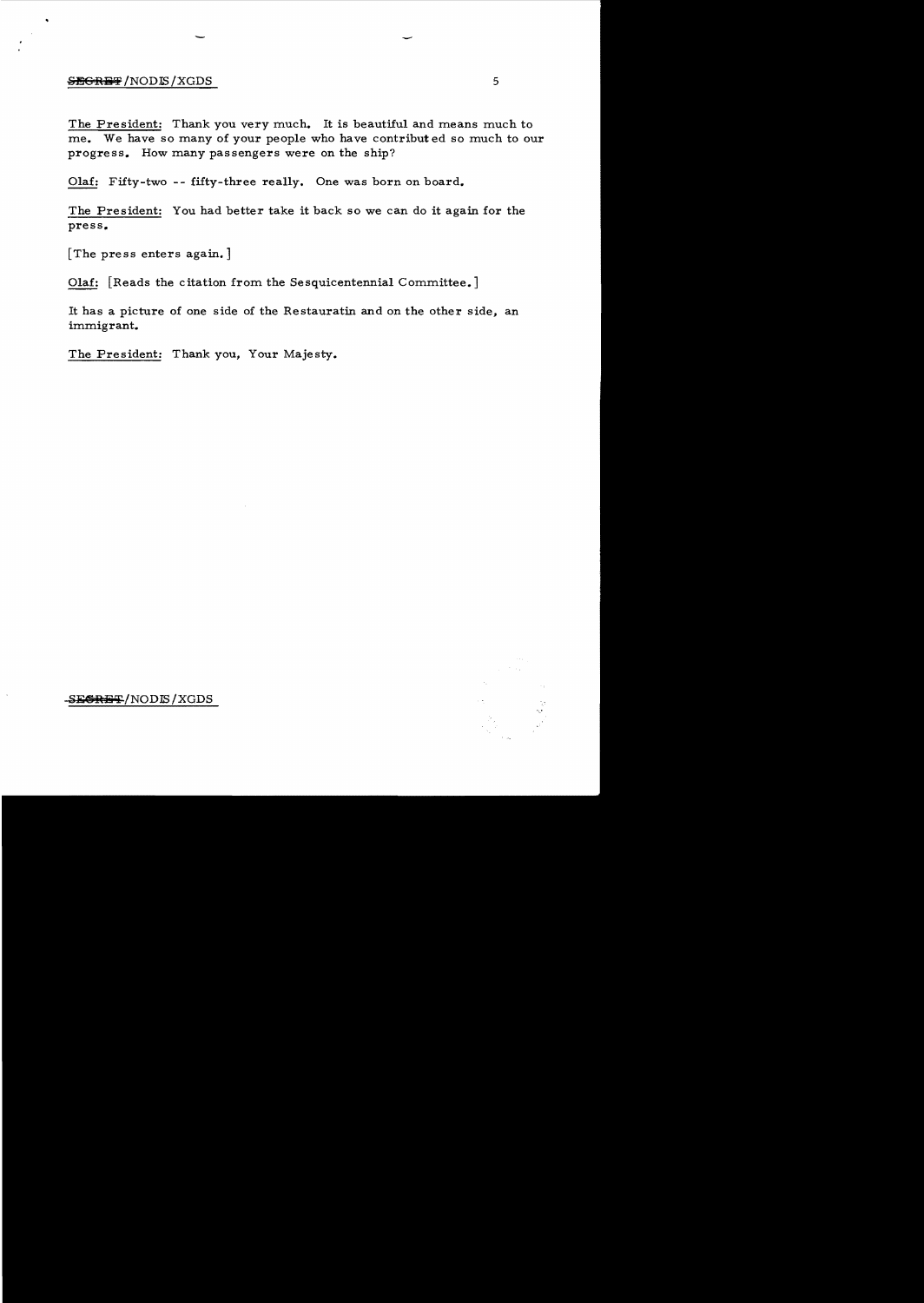V P/King Olay/K P Gred to elle men June au alimany contrare We has ina quot transpos atre contrêts quatity. Jam with home a goal  $\sqrt{G_{\gamma}}$ Opper Universiter, Christian ces est vont enter Olashn. P 9 meter 1 par mail jo to Kindhal l'un pe qui can spar than on Home for another! O I vit sur Threy speak vist de viciter O journal bulf Office messie unstruction pet pourt la terrible avec c transfer P Yes. The costs are triable and excalating ell come-you are ding a grat phond. Sea Of Yrs, we hope we can get it give, We clout Crowth hance leak int - 4-60. I Home leep do a wip to a go-O stinh 20-40 fathers. Delateral cyat  $1.14 \times 10^{-10}$ P vie que goingte du crenting c OCS. Have far He coast and you ing O Rapit but, in EG. It cates 1/2 his by butteropter. K qualicant to cause it is stilly. On jee 22 ag loomsily a plat they. The **DECLASSIFIED** E.O. 12958, SEC. 3.5 NSC MEMO, 11/24/08, STATE DEPT. GUIDELINES, State levieux 3/11/04  $\overline{\phantom{a}}$ . Nara d'ate $\frac{1}{4}$ /4/04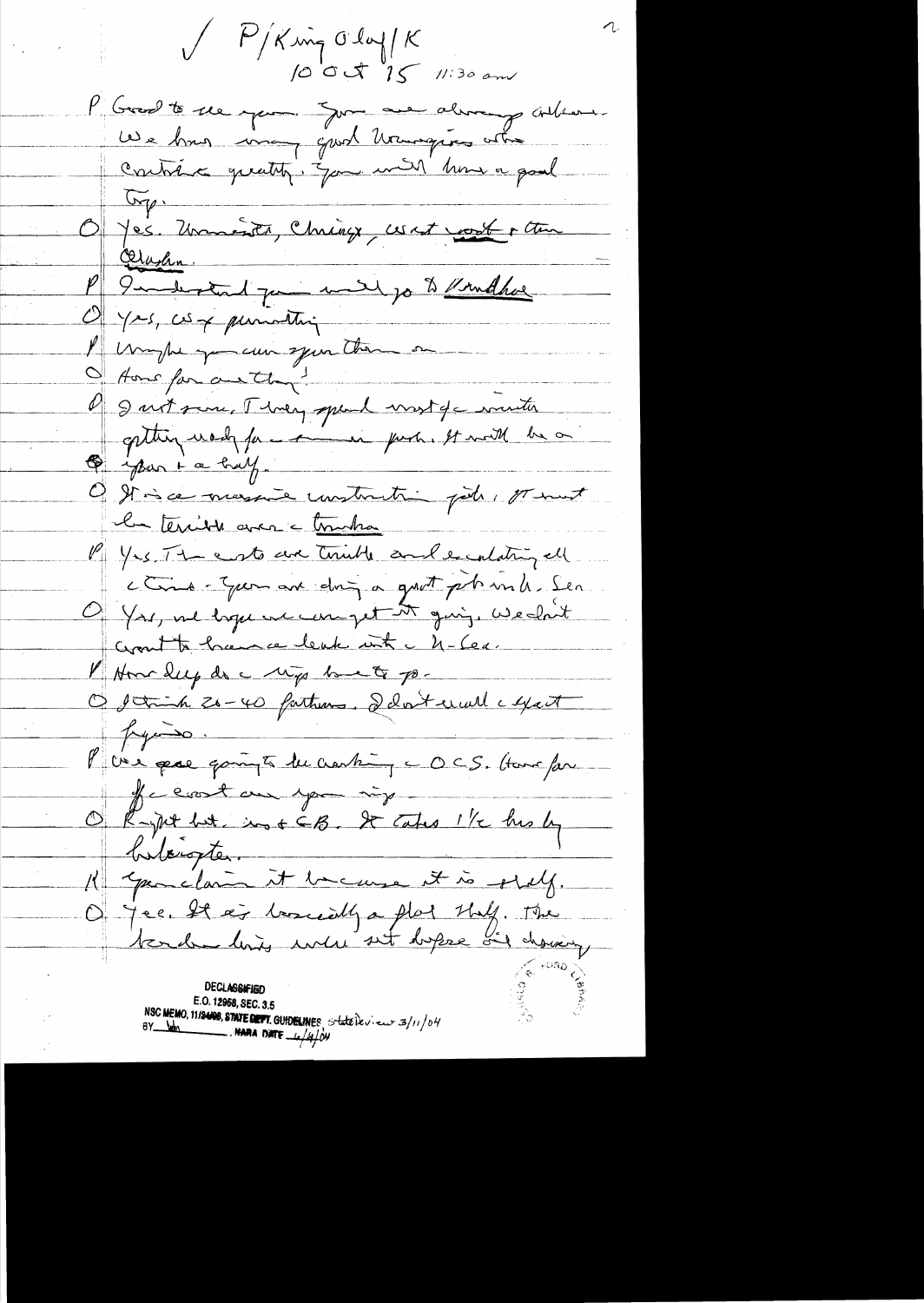fortunitely. The Danie clame a line was de un un mil, est tur i un real doquet P Shuman pople son mondager bohig protres the term are united 9 Yes, and U-Dobota. M Thise are lots of Firing in Emit. sypa Vermonda. I certainly importantly your PM at Bernels O Yrs, He will be coming but with water Ne most joing me, but will be tranching in come put avec int ceter. He comba l hine as a interact dining a crangester Some of this holters are hard and can seen in at N YU, He was a farmer before he was 21, so he most home hum cogable. He dissulted lema Empira (a a langtnice. Mit hat is ungged can ty. O Gre, 2 km hen avec and of it P we don't love berg chyeder thing & we conset any care. It too easy to go by air, But of you have time it a lehypty of my to track. Home are things evening w/ your use get on Smallent O Thomeon 2 generations - counter-shell but me BSCFC - shilf around Sverbound Scalbard FM The delmotation of burnts we creathing W/SU, Food We had done too movement myst month in Osla. The other result is in LOS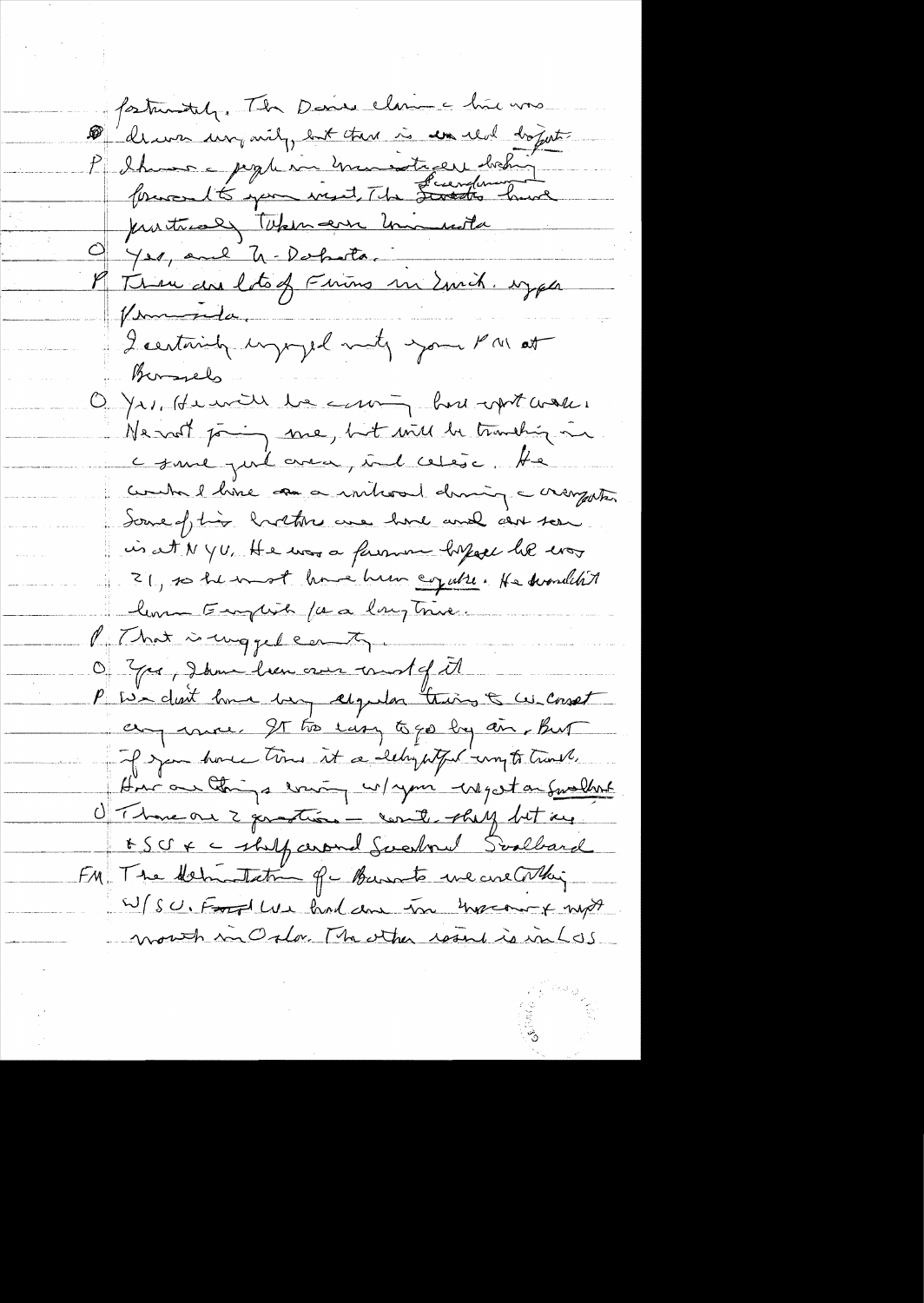Compresso le The Trots mily mot Jan in che mon P Unfortunité, 2 have sur une 2 Osto, Usan Offer they do. Some of the unt candlet most story one ships. Be not puttet mont fathat. 2 de bits one of themos i favorits partire -staring of comme dep electric plomace p jet delle. Come to chall senter to use unity P St i a lot y vesk Our of an savi tying of two me write it to ging is changer the. The eg jo for clamatill none is wally experience Isp. when you have to only it shallow Jun arreste UM Offer depotation of today. It was a phrocent experience P Igueton los jean. K Vea this part of gent chinton a reparents sport. FM Separate P I Counted Newyhong for getting = Since organis than. K Haisa grent patriots The I have used signal coment P God, because Come to receive for 10 day O Thunthon can book for SOTU squach? My the though he has the 10 days & bright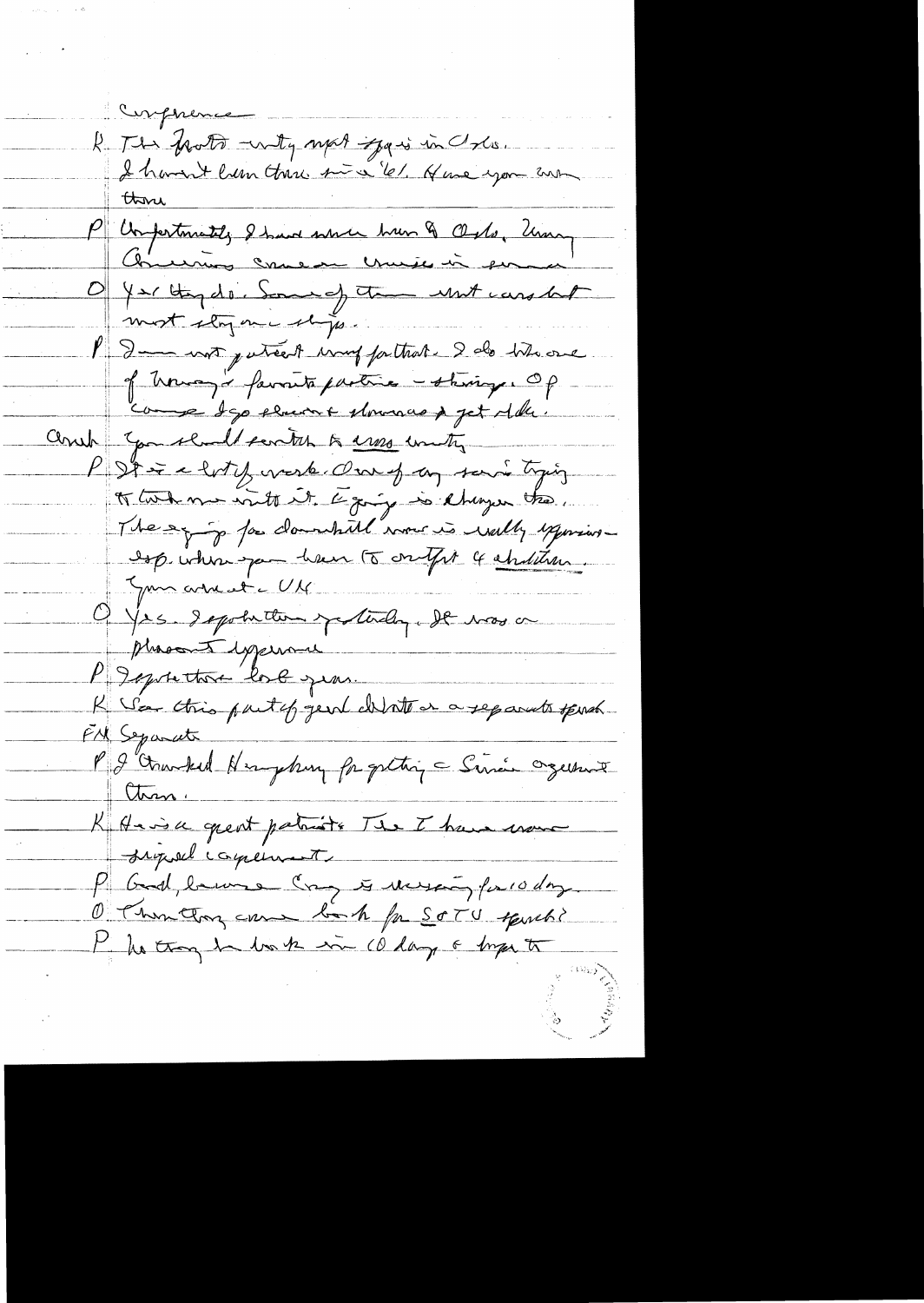odjoin by 1 Dec papal. Cont better som 51 pc 70 Whin Free jam Accessings, our seants 11 cm P Janspord try plus for unsation on TV. A has been harringed in near comp. K / They catche my loth way on a witch becomes. We are accepted of not turning about compreatom hval port dobat hum entre - de ma an awweel of turning about it - like  $5 - \rho$ Pf saidsrynt is garnt. R Trois duoig ou souhand who will on he predicted monetary. P Confactunatily a people on these united have sorts a monde voir Me shall prepare mos efform people to take a part some of this withhis - like Ray Olive, O I would like to present this wild to go while crear still alone, there are can cle<del>ut april principies. (Rende)</del> At commate charding of comp Restauration ~ 1825 AV/c prot of commy having until ... P Thank you use much - It hundred a making michte me- We have to coming of your prople who have contained se i vil trais pag. Hom sugge a c shop? 0 52 - 53 really, are how born on board.